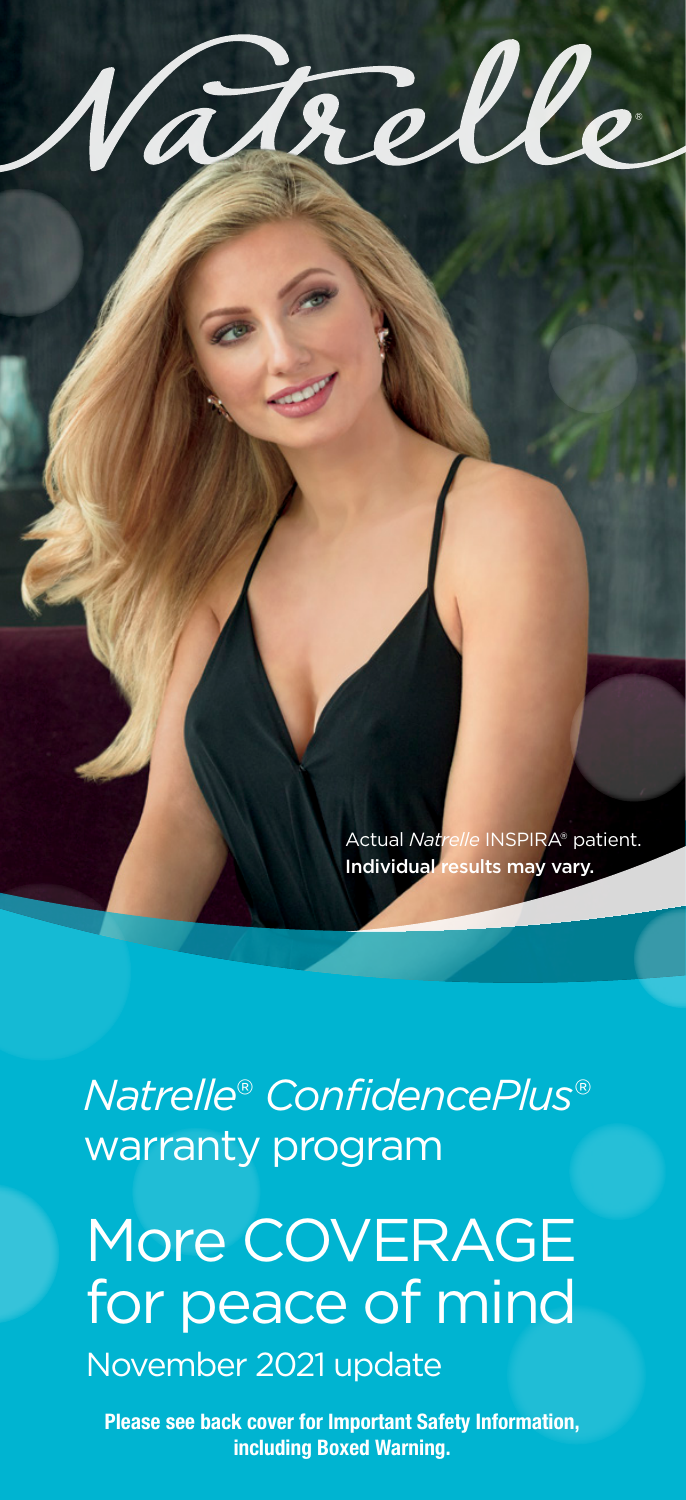

# **GEL BREAST IMPLANT WARRANTY**

# MORE coverage. MORE confidence.

The *Natrelle*® ConfidencePlus® warranty offers you more coverage for your breast implants designed for your satisfaction and peace of mind.

Choose ANY style and size of *Natrelle*® gel breast implant for replacement in the case of any covered event with *Natrelle*® gel breast implants.

# *ConfidencePlus*® gel warranty

**FREE** coverage and automatic enrollment

## Rupture

- Implant replacement: Lifetime for both affected and contralateral implants
- Out-of-pocket financial assistance: Up to \$3,500 for 10 years

# Capsular contracture Baker Grade III/IV

- Implant replacement: 10 years for both affected and contralateral implants
- Out-of-pocket financial assistance: Up to \$2,000 for 2 years (augmentation patients only)\*

#### Late seroma

Implant replacement: 20 years for both affected and contralateral textured implants.

#### Late seroma diagnostic testing coverage

If you have textured gel or textured saline breast implants, Allergan® will cover up to \$1,000 of out-ofpocket fees toward diagnostic testing for late seroma to rule out breast implant–associated anaplastic large cell lymphoma (BIA-ALCL).

#### BIA-ALCL treatment coverage

In the event of a BIA-ALCL diagnosis, you are eligible for up to \$7,500 out-of-pocket financial assistance toward the removal of the breast implant(s) and the associated scar tissue (complete capsulectomy).

Allergan® will also provide replacement implant(s) at no charge. For coverage eligibility, surgeons are directed to contact Allergan® and provide appropriate documentation.

\*Covers one incident per patient; recurring capsular contracture is not covered.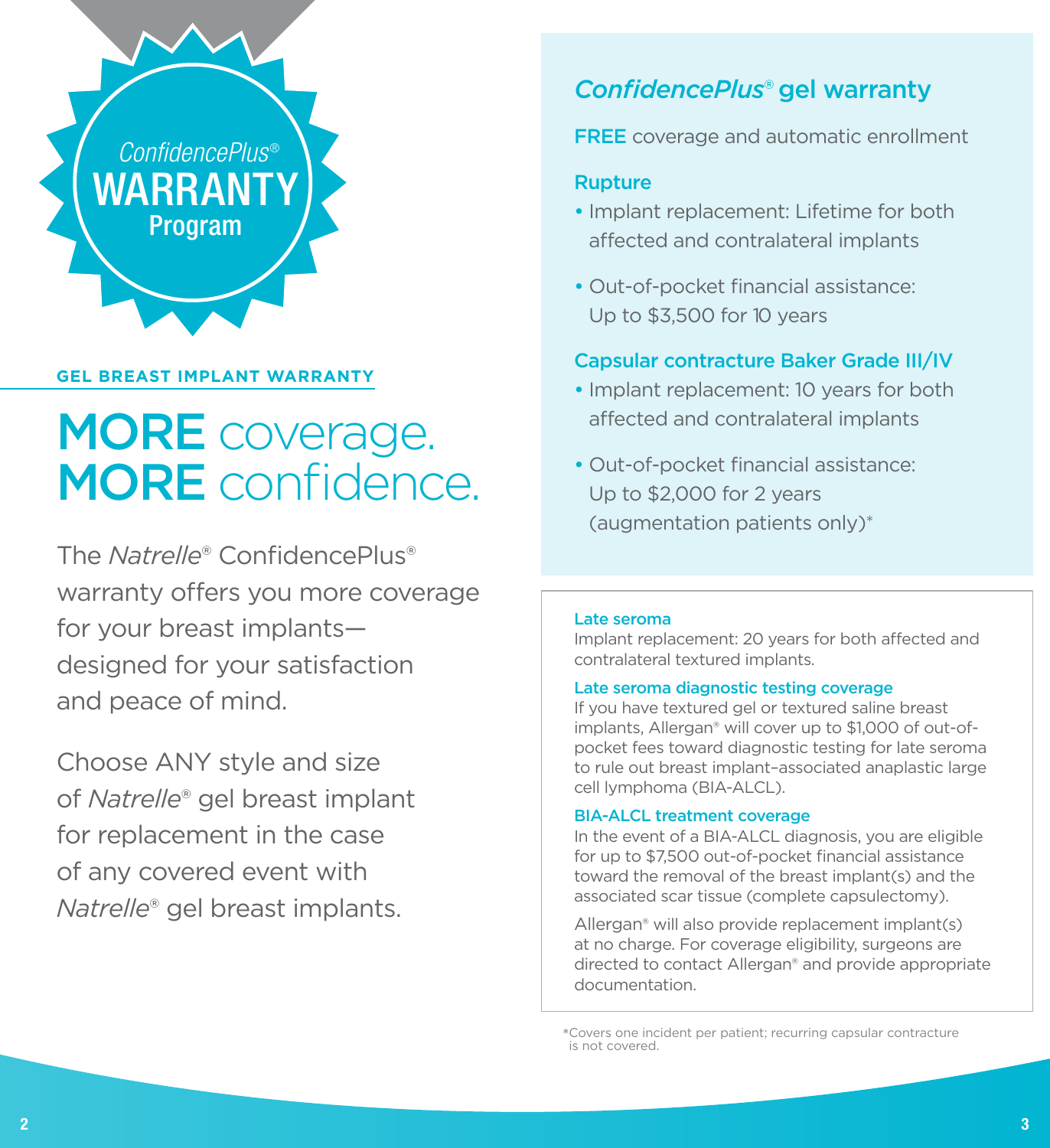

## **SALINE BREAST IMPLANT WARRANTY**

# MORE coverage. MORE confidence.

For patients with *Natrelle*® saline implants, *ConfidencePlus*® warranty offers the peace of mind to upgrade to even more comprehensive coverage.

# *ConfidencePlus*® saline warranty

**FREE** coverage and automatic enrollment

## **Deflation**

• Implant replacement: Lifetime for both affected and contralateral implants

### Saline to Gel Upgrade

- Only *Natrelle*® offers free saline-filled implants to gel-filled implants replacement, including the contralateral replacement<sup>1</sup>
- Upgrade from saline-filled implants to *Natrelle* INSPIRA® Responsive Gel Breast Implants at no charge
- Upgrade from saline-filled implants to *Natrelle* INSPIRA® SoftTouch or *Natrelle* INSPIRA® Cohesive Gel Breast Implants for only \$100 per implant

# *ConfidencePlus*® *Premier*  saline warranty



You may choose to upgrade the above coverage within 45 days by enrolling at **cpp.natrelle.com**.

## Enrollment fee

• \$200 within 45 days of surgery

### **Deflation**

• Out-of-pocket financial assistance: Up to \$2,400 for 10 years

#### Late seroma

Implant replacement: 20 years for both affected and contralateral textured implants.

#### Late seroma diagnostic testing coverage

If you have textured gel or textured saline breast implants, Allergan® will cover up to \$1,000 of out-ofpocket fees toward diagnostic testing for late seroma to rule out breast implant–associated anaplastic large cell lymphoma (BIA-ALCL).

#### BIA-ALCL treatment coverage

In the event of a BIA-ALCL diagnosis, you are eligible for up to \$7,500 out-of-pocket financial assistance toward the removal of the breast implant(s) and the associated scar tissue (complete capsulectomy).

Allergan® will also provide replacement implant(s) at no charge. For coverage eligibility, surgeons are directed to contact Allergan® and provide appropriate documentation.

<sup>\*</sup>Covers one incident per patient; recurring capsular contracture is not covered.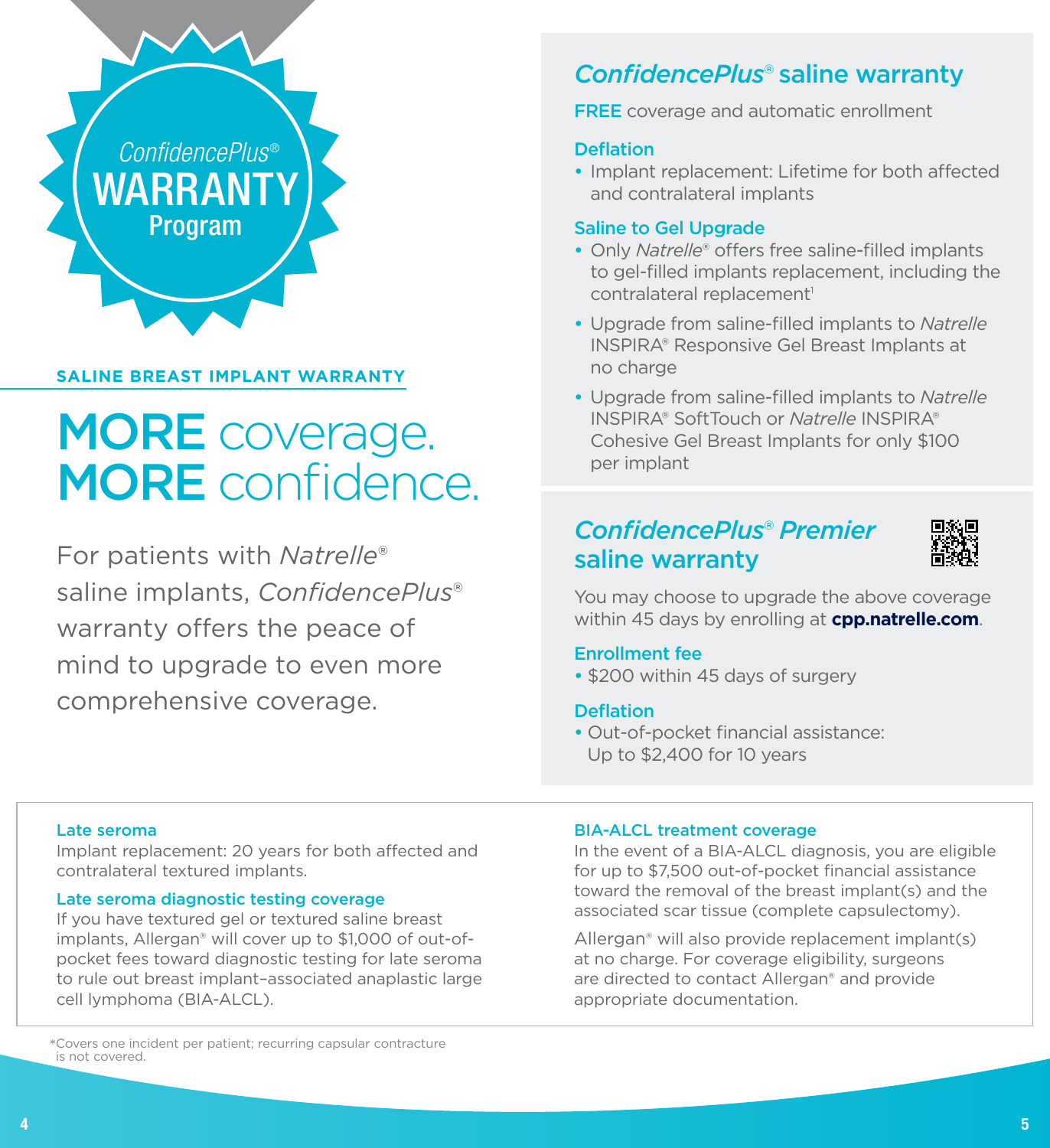# Important TERMS and CONDITIONS to know

#### Products covered

The *ConfidencePlus*® warranty program applies to all FDA-approved *Natrelle*® breast implants, provided the products have been used:

- As intended by appropriately qualified and licensed surgeons and in accordance with current and accepted plastic surgery techniques
- In accordance with the current *Natrelle*® Breast Implant Directions for Use, found at **[www.allergan.com/](http://www.allergan.com/labeling/usa.htm)products**

#### Events covered

- Loss of shell integrity resulting in implant rupture of gel implants that requires surgical intervention
- Loss of shell integrity resulting in implant deflation of saline-filled implants that requires surgical intervention
- Capsular contracture (Baker Grade III/IV) with *Natrelle*® gel implants that requires surgical intervention
	- o Allergan® has the right to request photographs to confirm diagnosis
- Late seroma for patients with textured implants only. Previous Allergan® textured implants that have since been replaced with smooth implants are not covered
	- o A diagnosis qualifies as > 50 cc of fluid presented at least 12 months after surgery
	- o Cases must be diagnosed by a surgeon and confirmed by photographs, pathology, or other reports deemed acceptable by Allergan®
- BIA-ALCL diagnosis that requires surgical intervention
- Late seroma diagnostic testing to rule out BIA-ALCL when suspected, which may include one or more of cell cytology, CD30 immunohistochemistry, or flow cytometry testing

#### Special considerations

Each *Natrelle*® breast implant is covered individually. So in the case of any covered event, you may choose to replace both implants or only the damaged implant. Coverage of the opposite (contralateral) implant will continue for the remaining life of the warranty.

### Events not covered

- Removal for capsular contracture for saline implants
- Dissatisfaction with implant size or aesthetics
- Adverse reactions other than the covered events listed on the previous page
- Loss of product integrity caused by cosmetic revision surgery
- Loss of product integrity caused by open or closed capsulotomy
- Other manufacturers' products
- Financial reimbursement for a replacement product that is not a *Natrelle*® style breast implant in lieu of a *Natrelle*® style replacement product

#### To submit a claim

For coverage eligibility, your surgeon must contact the Allergan® Product Surveillance team prior to surgery at 1-800-624-4261 and provide the appropriate documentation. The surgeon is required to return the explanted, disinfected *Natrelle*® breast implant(s) within 3 months of the date of explantation. Allergan<sup>®</sup> requests the return of all explanted breast implants associated with a complaint to assist with evaluating and maintaining the quality and safety of *Natrelle*® breast implants. Where applicable, financial assistance will be issued upon receipt and verification of the explanted product(s), the Returned Goods Authorization (RGA), and the patient's warranty general release.

Insurance may cover procedures related to breast implants. Please contact your insurance provider to understand what may be included in your coverage.